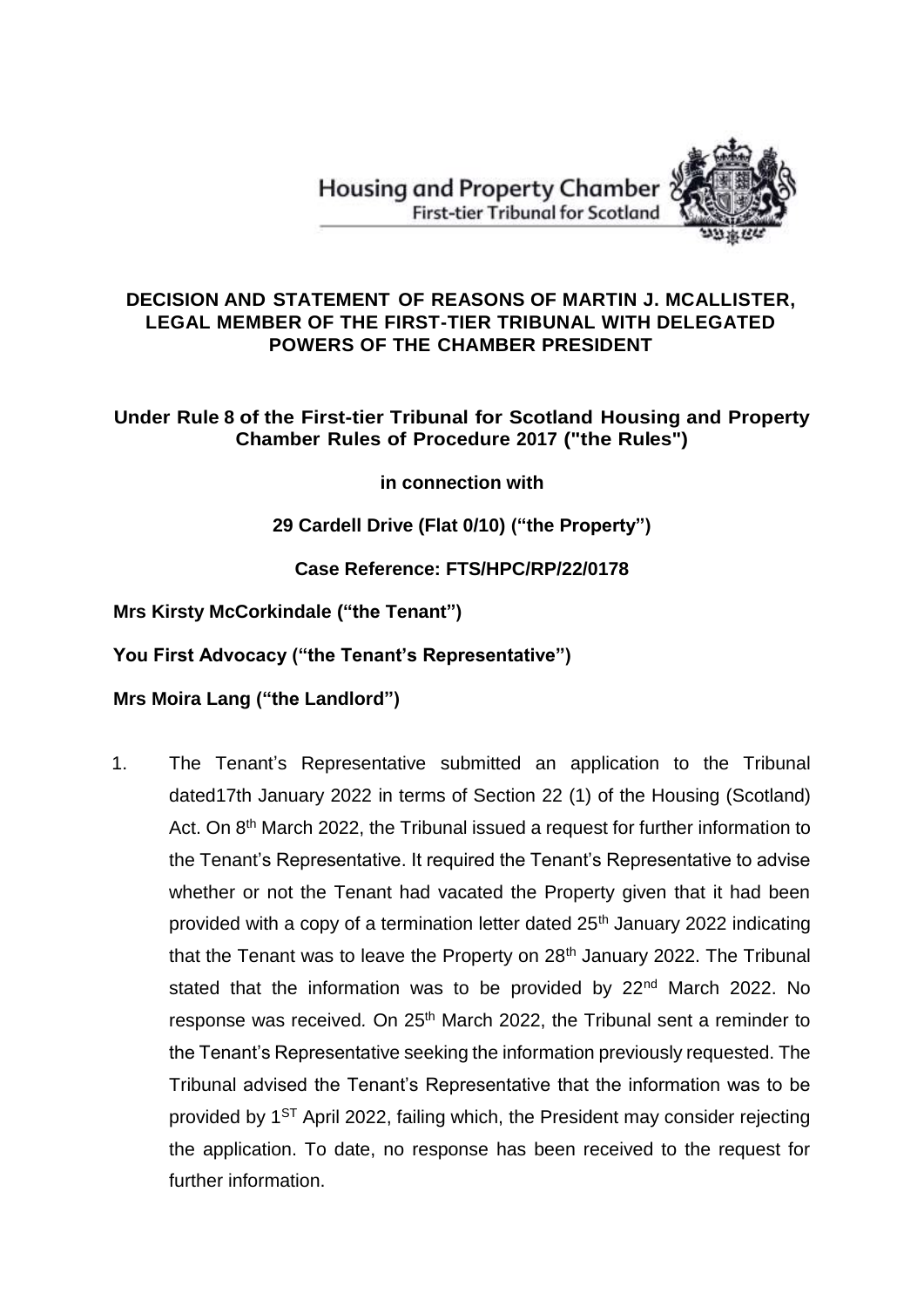### **DECISION**

- 2. The Legal Member considered the application in terms of Rule 5 and Rule 43 of the Chamber Procedural Rules. Rule 5 provides: - (1) An application is held to have been made on the date that it is lodged if, on that date, it is lodged in the manner as set out in rules 43, 47 to 50, 55, 59, 61, 65 to 70, 72, 75 to 91, 93 to 95, 98 to 101, 103 or 105 to 111, as appropriate. (2) The Chamber President or another member of the First-tier Tribunal, under the delegated powers of the Chamber President, must determine whether an application has been lodged in the required manner by assessing whether all mandatory requirements for lodgment have been met. (3) If it is determined that an application has not been lodged in the prescribed manner, the Chamber President or another member of the First-tier Tribunal, under the delegated powers of the Chamber President, may request further documents and the application is to be held to be made on the date that the First-tier Tribunal receives the last of any outstanding documents necessary to meet the requirement manner for lodgment. "
	- **3. After consideration of the application the Legal Member considers that the application should be rejected in terms of Rule 8(1) (c) which states that an application must be rejected if the Tribunal has "good reason to believe that it would not be appropriate to accept the application." The basis of the decision is that the Applicant has failed to comply with Rule 5.**

## **REASONS FOR DECISION**

4. The Tenant has failed to provide the information with regard to whether or not the Tenancy has been terminated. The Tenant has also failed to provide this information and documentation, having been directed to do so in a request for further information by the Tribunal, in terms of Rule 5(3) of the Rules. The Legal